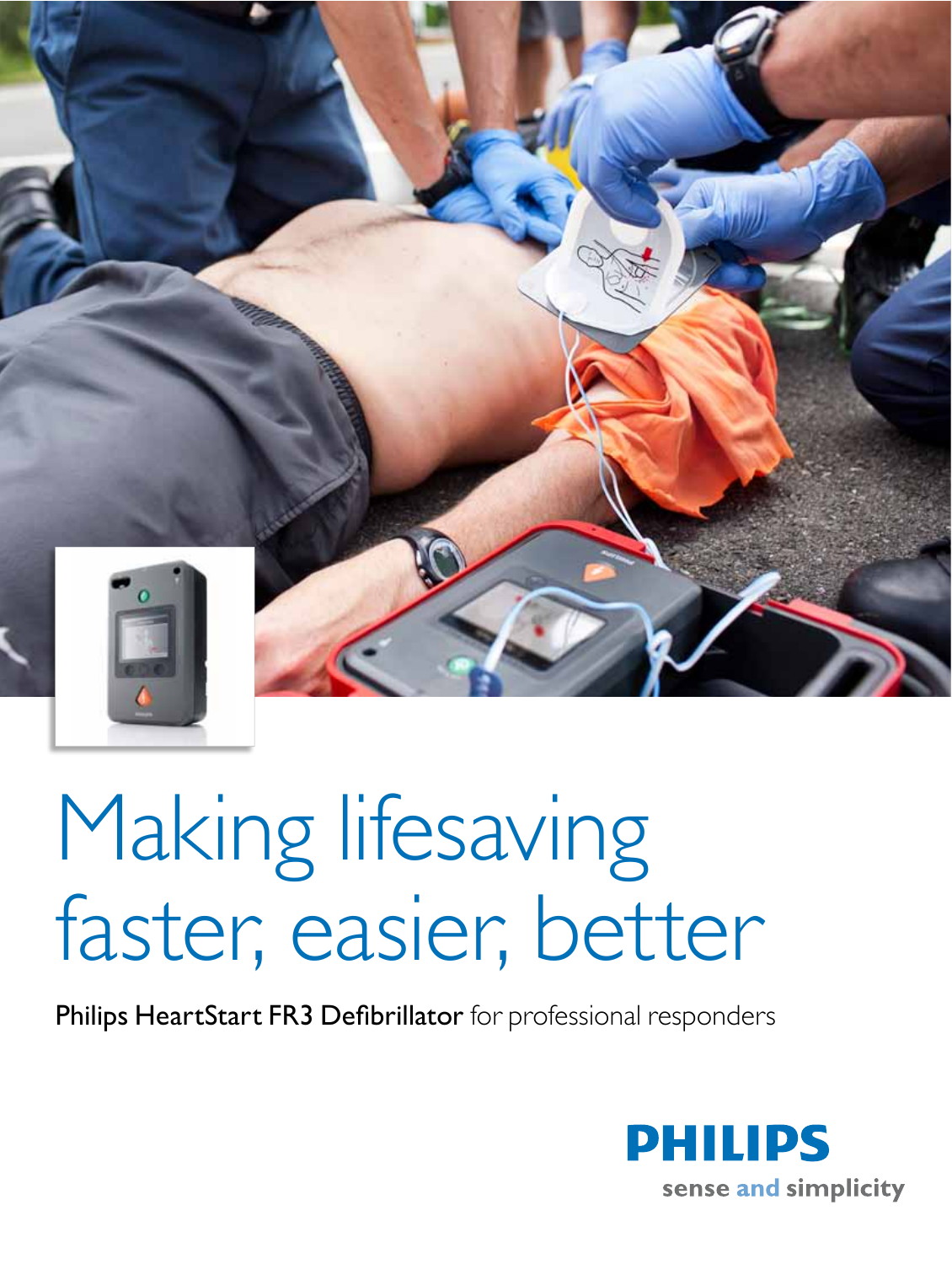# Making lifesaving faster,

A sudden cardiac arrest (SCA) response is a stress-test for a professional medical response team because time matters. You need your equipment to be rugged, ready to use, and to support you every step of the way.

As a global leader in defibrillation technology, Philips helped chart the course for widespread use of automated external defibrillators (AEDs) among professional responders starting with the innovative ForeRunner and HeartStart FR2 AEDs. Today, Philips continues to provide AED solutions specifically designed for the full spectrum of responders from lay people to clinicians.

Our best professional-grade AED yet, the HeartStart FR3 is designed to make lifesaving faster, easier, and better.

- Faster helping you do your job faster as it significantly reduces deployment. It eliminates steps to help you start the right therapy - CPR or defibrillation
- Easier helping make your job easier with the smallest and lightest professional-grade AED among leading global manufacturers.<sup>\*</sup> It is designed to be rugged, reliable, and ready to use
- Better helping you improve your response by supporting a culture of continuous improvement, including optimizing training and fine-tuning SCA response



The HeartStart FR3 is the smallest and lightest professional-grade AED among the leading global manufacturers.

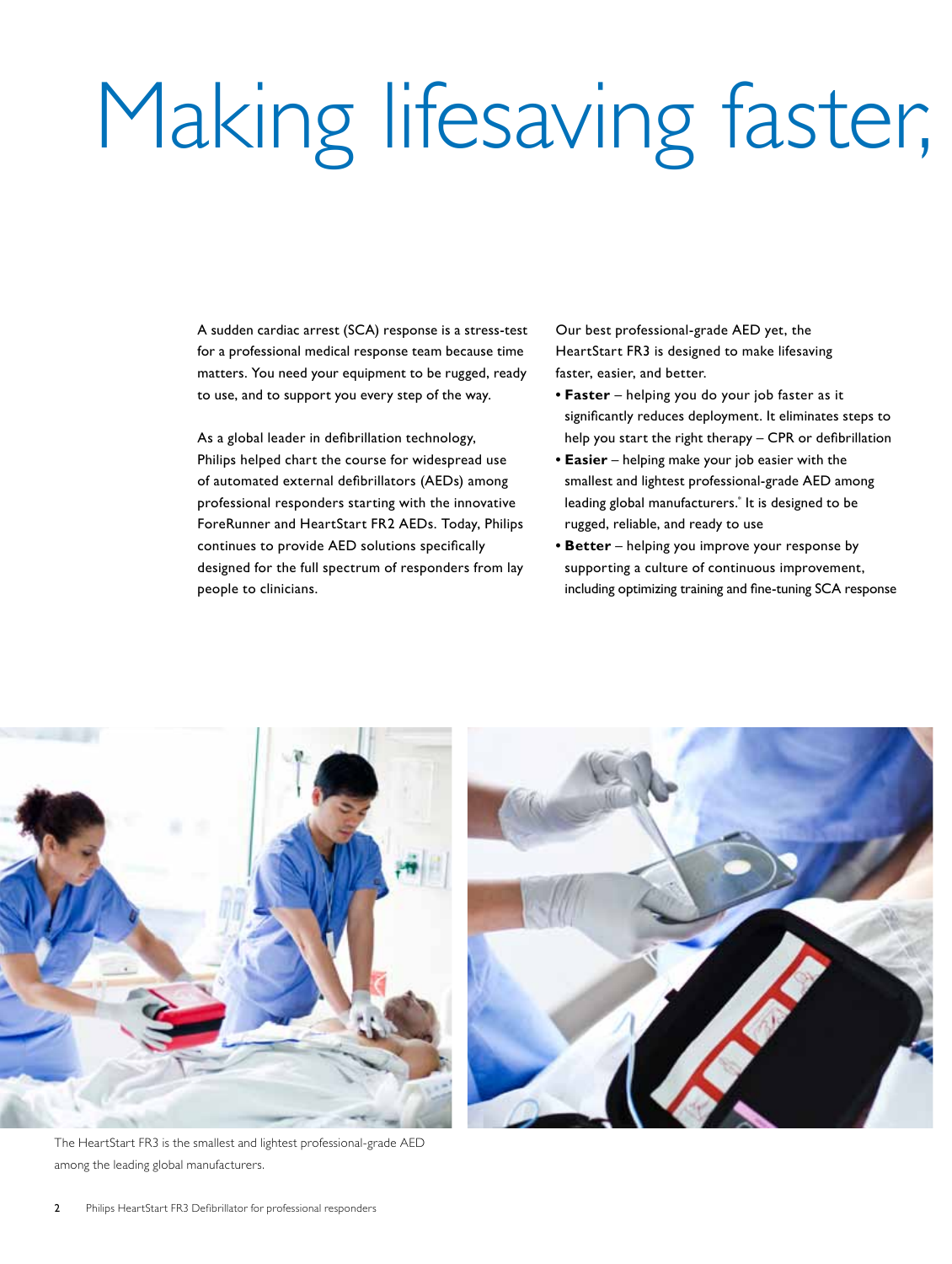## easier, better

### Faster: Helping you provide therapy faster

When responding to a sudden cardiac arrest, you make every effort to reach the victim quickly. But the clock keeps ticking until your patient actually receives therapy. The HeartStart FR3 solution significantly reduces deployment time by eliminating steps to help you start delivery of the right therapy - CPR or defibrillation - on your patient faster.

- Automatically powers on\*\* by opening the FR3 carry case so you can focus on pad placement from the start
- . Peel & place SMART Pads III. There's no foil pouch to open when the pads are pre-connected
- Receive patient-specific guidance with Philips SMART CPR for the most appropriate initial therapy -CPR or defibrillation - even for shockable rhythms
- Minimize CPR interruptions and speed shock delivery with Philips Quick Shock

### The HeartStart FR3 solution helps you respond to a pediatric cardiac arrest faster

- . No need to change pads. Just use the same SMART Pads III for adults and children
- . Insert the Infant/Child Key to automatically decrease the defibrillation therapy and implement the configured infant/child CPR protocols

### **Minimize CPR interruptions** with Quick Shock

The 2010 American Heart Association Guidelines for Cardiopulmonary Resuscitation and Emergency Cardiovascular Care Science and the European Resuscitation Council Guidelines for Resuscitation 2010 recommend that delays and interruptions to chest compressions be minimized throughout the entire resuscitation.<sup>1,2</sup> Philips Quick Shock technology reduces the time between hands-off and shock delivery to minimize CPR interruptions.



Philips Quick Shock technology reduces the time between hands-off and shock delivery to minimize CPR interruptions.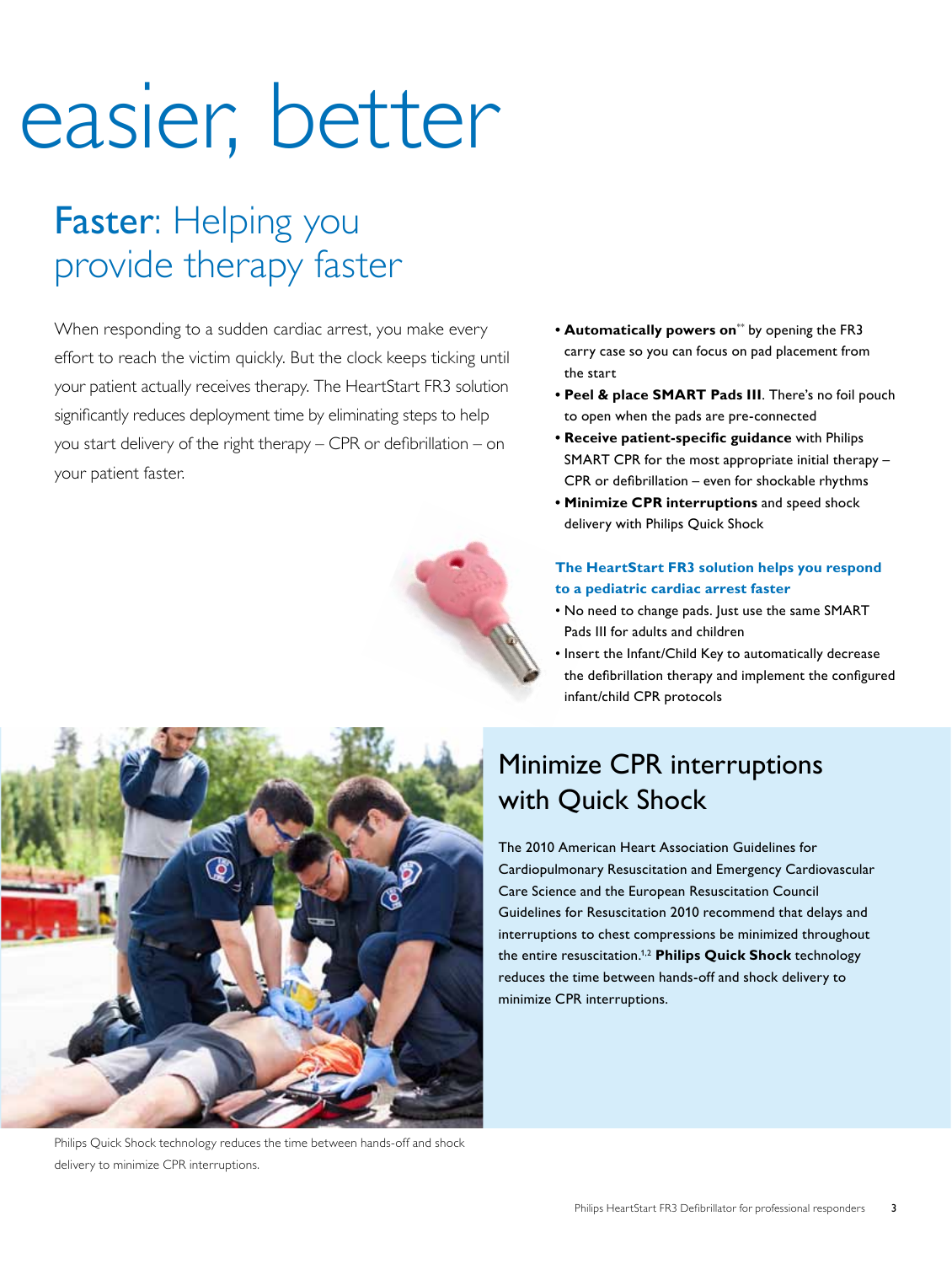## Easier: Helping make your job easier

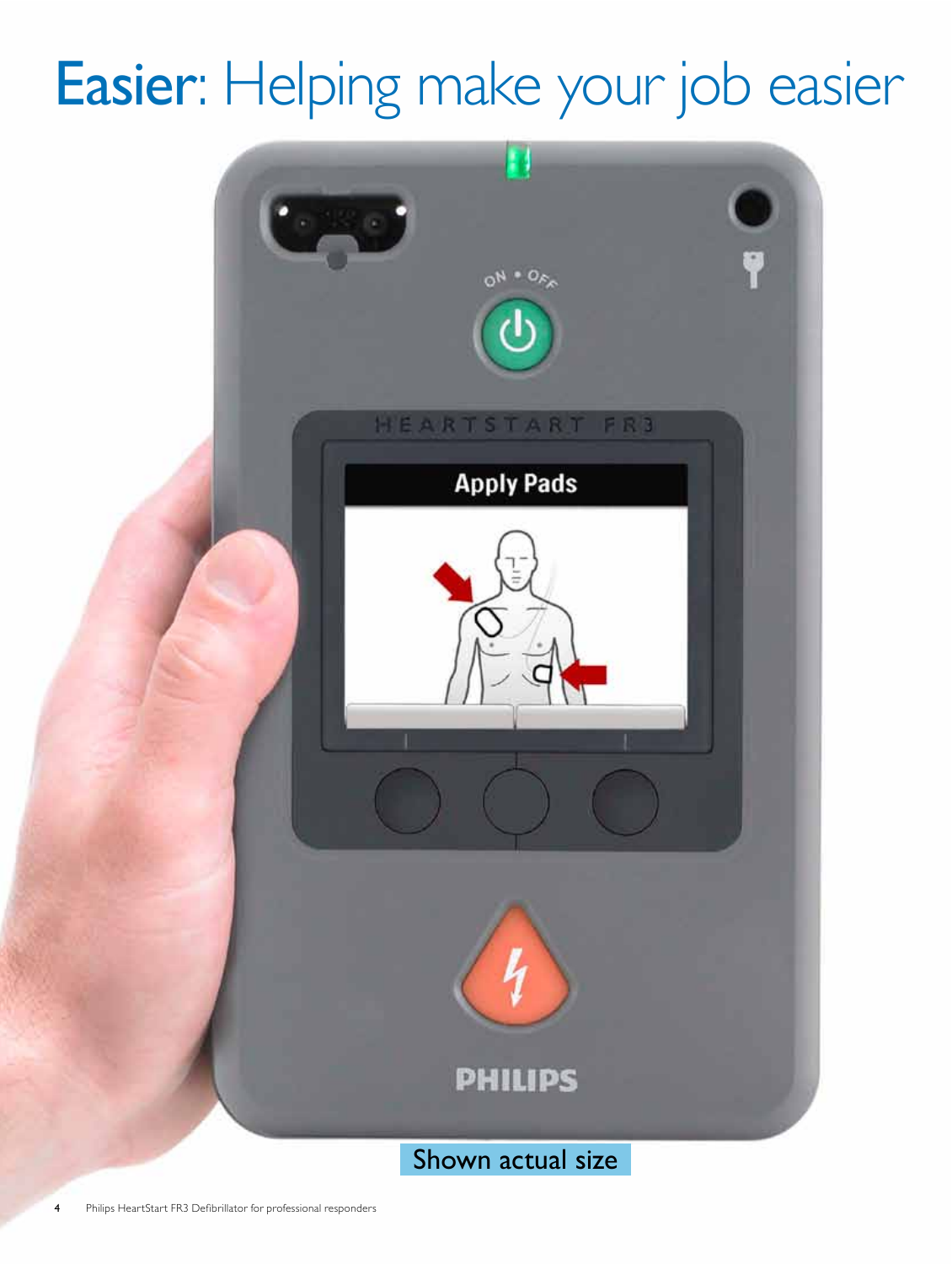### Easier to carry with your other equipment

- · Smallest and lightest (3.5lbs, 1.6kg) professional-grade AED among leading global manufacturers
- A variety of carry case options to fit your needs

### Confidence that your AED will stand up to your demanding work environment

- Holds IP55 rating for protection against dust and jetting water
- Tested to US Military standards

#### Confidence that your AED will be ready when needed

- Battery typically delivers 300 shocks or, if configured, 12 hours of monitoring
- Performs daily, weekly, and monthly automated self-tests, including pads integrity, with visual and attention-getting audible alerts
- Green ready light flashes to confirm the FR3 is ready for use
- Philips AEDs have accumulated over 30 billion service hours\*

### Confidence that you are delivering high-quality therapy to your patient

- Philips SMART biphasic waveform is evidence-based therapy that achieves consistently high efficacy for terminating ventricular  $fibrillation<sup>3-16</sup>$
- CPR Metronome keeps the beat for consistent chest compressions
- Quick Shock reduces the time between hands-off and shock delivery to minimize CPR interruptions
- SMART CPR provides patient-specific treatment advice for the right initial therapy - CPR or defibrillation - even for shockable rhythms

### Easier for responders in bilingual work environments to use the AED

• Bilingual configurable so that voice and text prompts can be clearly understood

### Easier to use in a noisy environment

• Bright, high-resolution color LCD that can show text or text with  $ECG^{***}$ 

### Easier to simulate real-world conditions when training

- Deliver more realistic training with the actual FR3 device. using a rechargeable training battery and training pads
- The AED Trainer 3 provides a cost-effective training option without taking FR3 AEDs out of service

#### Easier to standardize on one pad set for your program

- SMART Pads III are compatible for use with the HeartStart FR2-Series
- SMART Pads III work with Philips monitor/defibrillators, including the HeartStart MRx, for easy hand-off

### Easier to configure and upgrade your AED to meet your needs

- Protocols can be configured with Bluetooth® or FR3 data card based on medical direction and defibrillation program requirements
- Extensively upgradeable to take advantage of Philips advancements now and in the future



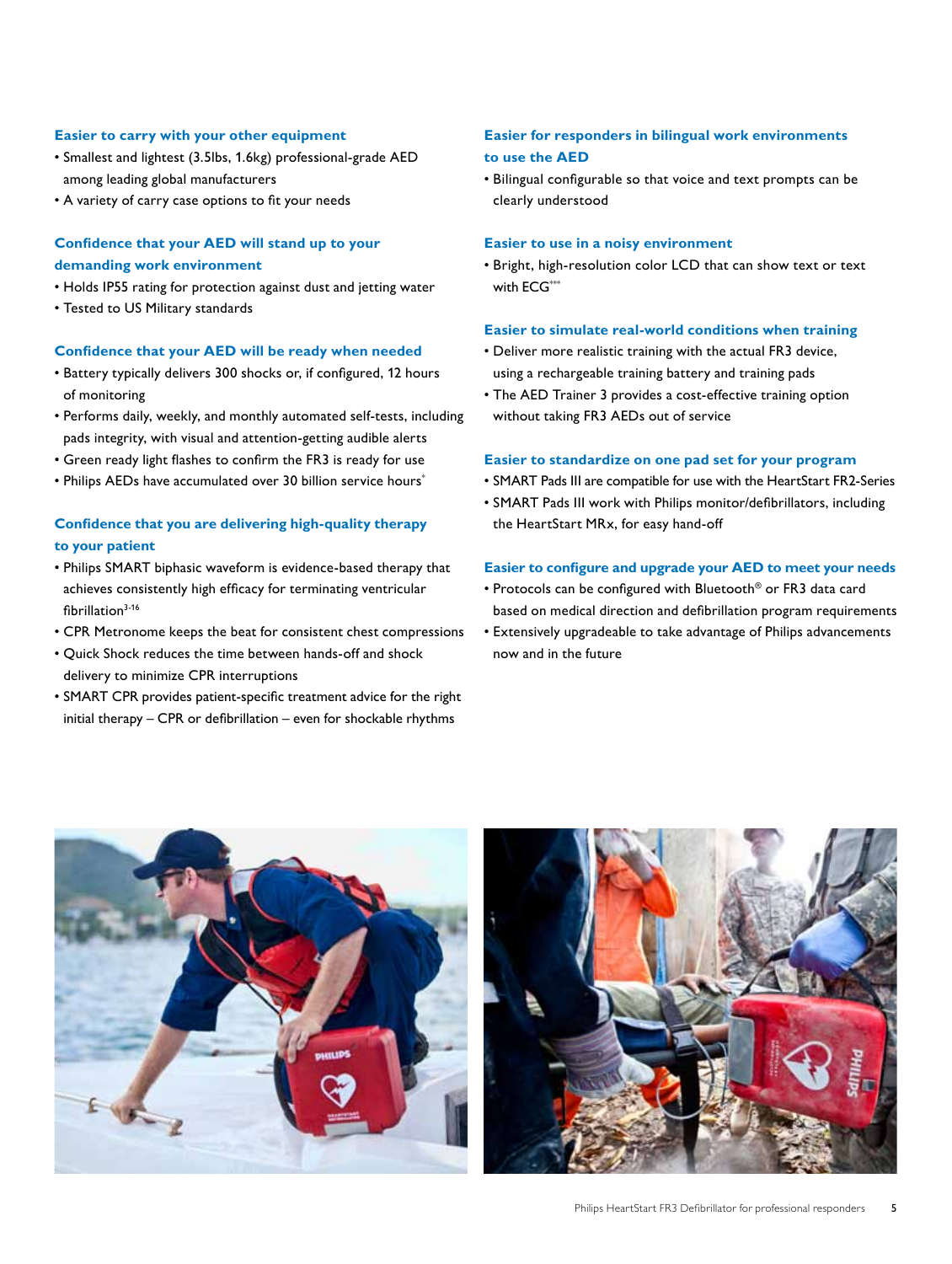

### Better: Helping you improve emergency response

The HeartStart FR3 and Philips Data Management Solutions are designed to help support a culture of continuous improvement and excellence among emergency response organizations.

Philips tools help make it simple for emergency responders in the field to download and forward data to where it needs to be so they can focus on providing care. They can even forward a PDF of the presenting ECG to the patient's cardiologist to help support post-event care.\*\*\* Responders can keep devices in service by downloading events via Bluetooth<sup>®</sup> or an FR3 data card.

Having data readily available can help facilitate retrospective review by medical directors and program managers so timely and consistent feedback can be provided to responders while the event is still fresh. Medical directors can also use the data to refine their cardiac arrest response protocols.

### **Philips Data** Management Solutions

**HeartStart Event Review (basic)** Review, annotate, print, and store AED cases in a database for responder debriefing.

### **HeartStart Event Review Pro** (full featured)

Provide more in-depth assessment of responder intervention and patient response to evaluate individual and system-wide response performance.

### **HeartStart Data Messenger**

Automatically route events from your responders' computers based on your desired workflow. Responders don't have to manipulate software to move data. So event data may arrive at its destination more promptly and consistently.

### **Philips Data Software Development Kit**

Append a defibrillator patient event to any electronic patient care reporting (ePCR) enabled with the Philips Data Software Development Kit.

### Patient data flows according to your desired workflow using your existing infrastructure



Provide timely feedback

Help support post-event care

Easily send AED patient case to headquarters, medical director

> Store, access. review



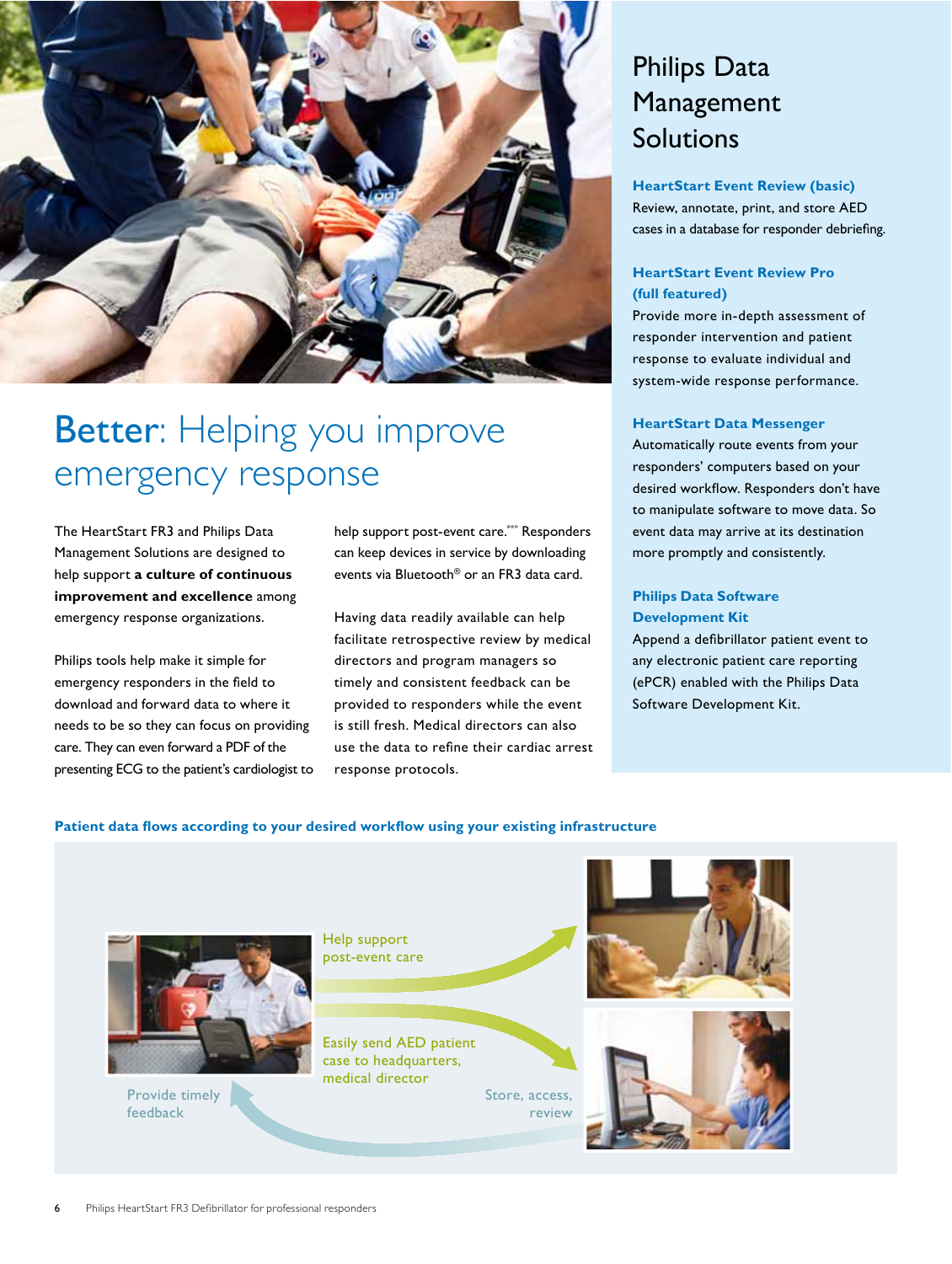### **HeartStart FR3 Defibrillator specifications**

| Models             | 861388 text display                                                      |
|--------------------|--------------------------------------------------------------------------|
|                    | 861389 ECG and text display                                              |
|                    | Supplied with AED, primary battery (1), SMART                            |
|                    | Pads III (1 set), printed instructions (Setup                            |
|                    | Guide) and CD-Rom (Administrative Reference)                             |
| Waveform           | SMART Biphasic Truncated Exponential waveform                            |
|                    | parameters adjust as a function of patient                               |
|                    | impedance. Adult nominal peak current 32A (150J                          |
|                    | into a 50 ohm load): pediatric nominal peak current                      |
|                    | 19A (50J into a 50 ohm load) using optional Infant/                      |
|                    | Child Key                                                                |
| Shock delivery     | Via defibrillator pads placed in the anterior-anterior                   |
|                    | (Lead II) position for adults; anterior-posterior                        |
|                    | position for infants and children under 55 lbs (25 kg)                   |
|                    | or 8 years old                                                           |
| Controls           | On/Off button, shock button, option buttons.                             |
|                    | Auto-On feature, when used with the optional                             |
|                    | FR3 carry case, enables FR3 to power up when                             |
|                    | case lid is opened                                                       |
| Indicators         | High-resolution color LCD, beeper, voice                                 |
|                    | prompts, tones and chirps, audio speaker,                                |
|                    | connector socket, ready light, shock button                              |
| Advanced mode      | Configurable using optional HeartStart                                   |
|                    | Configure software                                                       |
| <b>ECG</b> display |                                                                          |
| Screen             | LCD color display, 320 x 240 pixels.                                     |
|                    |                                                                          |
|                    | $2.8'' \times 2.1''$ (7.2 cm $\times$ 5.4 cm)                            |
| <b>Bandwidth</b>   | 1 Hz to 30 Hz (-3dB), nominal (non-diagnostic)                           |
| Monitored lead     | Lead II using anterior-anterior adult pads                               |
|                    | placement                                                                |
| <b>Physical</b>    |                                                                          |
| Size               | $2.7$ " high x $5.3$ " wide x $8.7$ " deep                               |
|                    | (6.9 cm x 13.5 cm x 22.1 cm)                                             |
| Weight             | 3 lbs 8 oz (1.6 kg) with FR3 primary battery                             |
|                    | installed                                                                |
|                    | <b>Environmental/physical requirements</b>                               |
| Sealing            | Meets IEC529 class IP55 with battery installed                           |
| Temperature        | Operating/standby: 32°-122°F (0°-50°C)                                   |
| Altitude           | Meets IEC 60601-1:5.3 (1013 to 572 mbar (hPa),                           |
|                    | equivalent to air pressure from 0 to 15,000 feet;                        |
|                    | 0 to 4,572 meters)                                                       |
| Shock/drop         | Meets MIL-STD-810F 516.5, Procedure IV                                   |
| Abuse tolerance    | (after a one-meter drop to any edge, corner, or                          |
|                    | surface in standby mode)                                                 |
| Vibration          | Meets MIL-STD-810F 514.5 C-17                                            |
|                    | <b>Bluetooth 2.0 Class II Wireless Transceiver Module</b>                |
| <b>Function</b>    | Transmit retrospective event data or<br>configuration setting wirelessly |

#### **Patient analysis system ECG** analysis Evaluates impedance of defibrillator pads for proper contact with patient skin, evaluates the ECG rhythm and signal quality to determine if a shock is appropriate; also detects artifact and pacemaker **SMART CPR** Evaluates key characteristics of the presenting VF and determines the initial therapy: shock first, or CPR first quickly followed by a shock Sensitivity/ Meets AAMI DF80 requirements and AHA specificity recommendations for adult defibrillation Quick Shock Typically arms in <8 seconds from the end of the "Stop CPR" prompt **FR3 primary battery** Type 12 VDC, 4.7 Ah, lithium manganese dioxide Long-life primary cells Typically 300 shocks or 12 hours of operating time at Capacity 77° F (25° C) when configured for monitoring after No Shock Advised (NSA) 7.5 hours of operating time at 77° F (25° C) when configured for CPR after NSA **Standby life** 3 years minimum when stored under standby environmental conditions (battery installed) Shelf life 5 years **SMART Pads III** Application Disposable, multifunction defibrillation pads for adult or infant/child patients. Time-saving peel and place pads can be removed from packaging and stored in the FR3 carry case. Pads can be preconnected to FR3, which enables testing during FR3's routine self-test. **Infant/Child Key (optional)** Function Selects therapy for infants or children under 55 lbs (25 kg) or 8 years old **FR3** data card Function Stores a minimum of 8 hours of ECG, event, and, if configured, voice recording. Can also be used for configuring FR3 **Automated and user-activated self-tests** Tests internal circuitry, waveform delivery Automatic selftests system, ECG acquisition, temperature, status (or readiness) of attached accessories (SMART Pads III and FR3 data card) and battery Automated self- Daily, weekly, monthly, power on, and runtime during all modes of operation test frequency User initiated Automatic self-tests plus tone, display, and button tests performance FR3 training battery and training pads (optional) Places FR3 into a scenario-based training mode Function and simulates shock therapy

10.8 Volt, 4.5 Ah Li-ion battery

Type